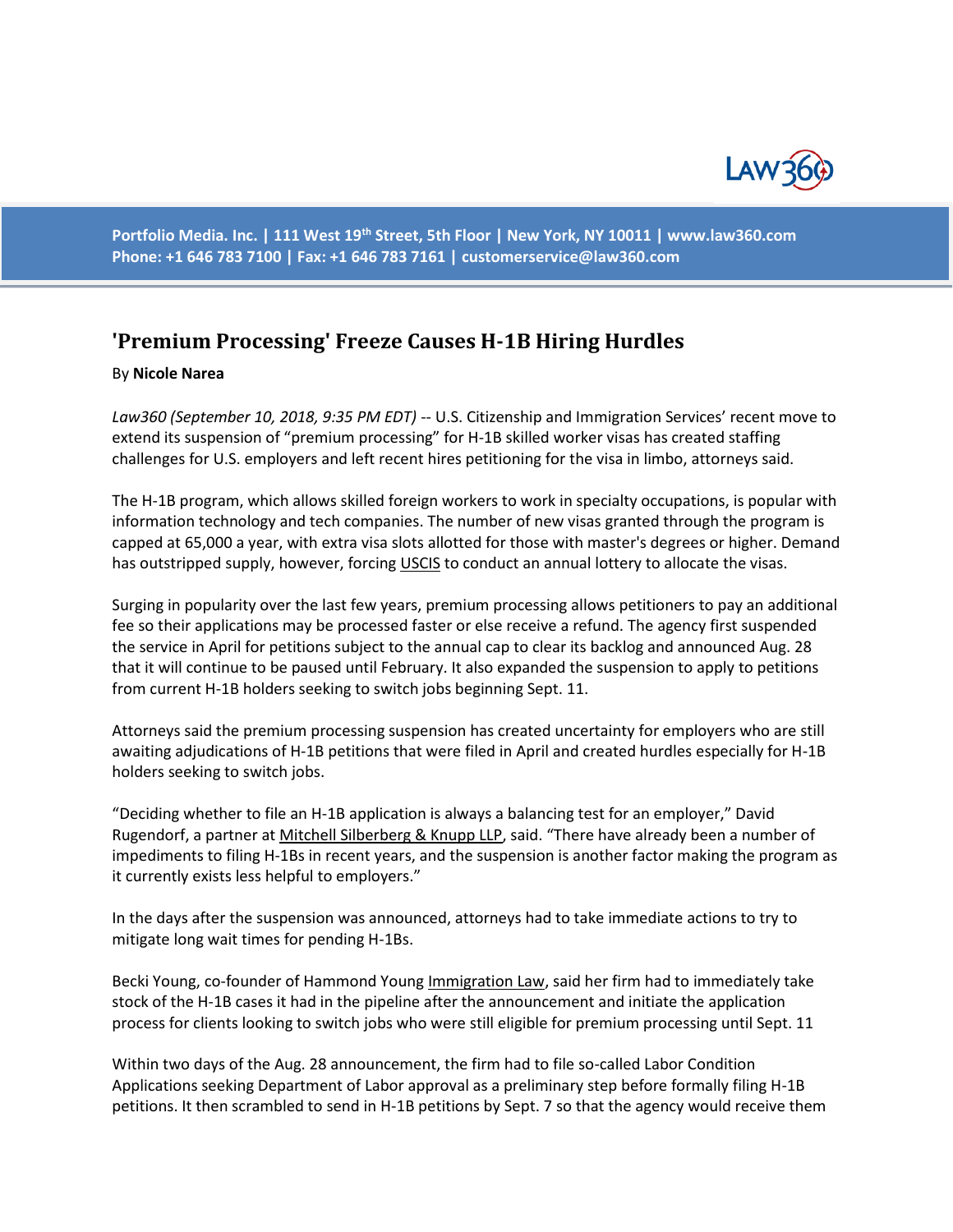before the deadline, Young said.

Young said she has also had several petitions subject to the cap that were filed April 1 for an expected start date of Oct. 1, but still remain pending. It is likely that they may remain pending past Oct. 1 and possibly into 2019, she said.

"As if it isn't crazy enough that employers need to plan nearly a year in advance for their H-1B workers, now those employers won't even get their workers on October 1, and can expect the process to drag on for many more months," she said.

Rugendorf said he also has pending cases in which USCIS has acknowledged receipt of an application, but no action has been taken since then. It is particularly concerning in cases involving students on F-1 visas that are expiring and who are trying to adjust their status to an H-1B, he said.

Some employers have inquired whether they can send their employee to offices abroad to work for an affiliate company while they await visa approval or put the employee on leave, he said. Petitioners, meanwhile, have been questioning whether they should just go back to their home countries.

Rugendorf said he has one client who recently graduated from a California university with an accounting degree and was taking a job for a hotel management company. He said he gets emails from the employer every month asking about the status of the employee's H-1B application, and he can only say there is nothing more they can do to expedite it. There is a possibility that they will have to send the employee back home, he said.

Another one of his corporate clients in the food processing industry wants to hire someone who worked for them as a contractor and transfer their H-1B status, but his application has yet to be processed, Rugendorf said.

"They're stuck and they don't know what to do," he said. "It's affecting their hiring processes. They haven't been able to find anyone else to fill the role."

Grace Shie, a partner at Mayer Brown LLP, said that as a result of the premium processing suspension, employers have had to accelerate their recruitment, hiring and H-1B filing process. She is also consulting with clients on how to best bring on board new hires knowing that their H-1B petitions might be pending with USCIS for many months.

"They have a real business need where they staff their projects," she said. "If there's no predictability as to when they can have that person onboard or continue working for them, that disrupts their business."

To avoid further hurdles for employers, attorneys said they would like to get clarification from USCIS on what businesses should expect from the premium processing hiatus.

Rugendorf said he hopes the premium processing suspension will result in a cleared visa backlog and improved processing times. He also urged USCIS in the meantime to issue further guidance on what will happen to H-1B visa petitioners whose applications have been delayed and whose underlying immigration status may soon expire. He said absent a grant of interim work authorization in those situations, it could be disruptive to businesses.

He said he also hopes that, going forward, USCIS will consider ways to make the H-1B program more